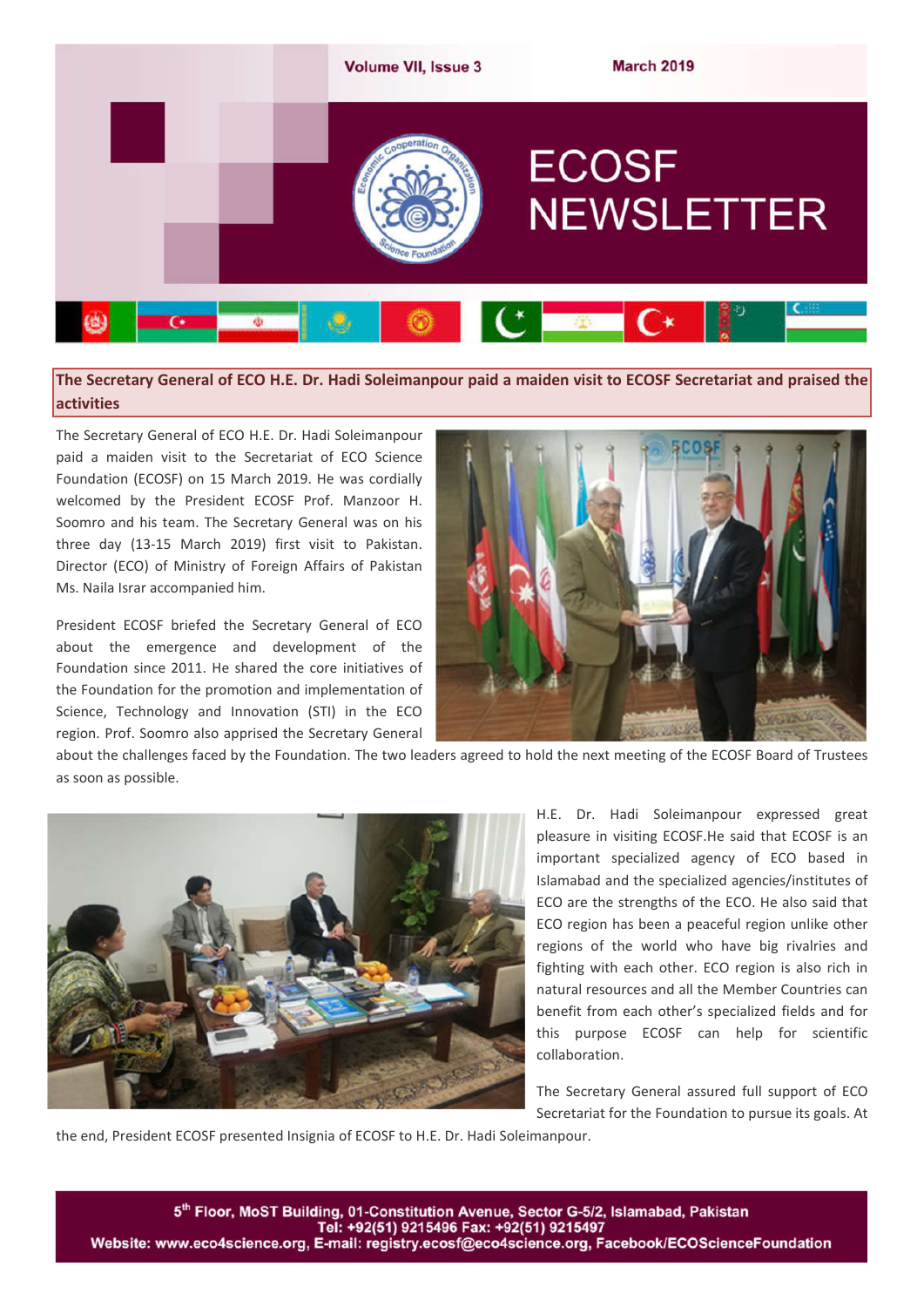During the stay in Pakistan, the Secretary General had met with the Prime Minister of Pakistan, the President of the Islamic Republic, the Ministers of Foreign Affairs, Planning and Finance about the ECO's initiatives and activities as well as his reform agenda to revitalise the ECO as a regional economic organisation.

### **International Forum on Digital Silk Road and Industries-Education Integration**

An "International Forum on Digital Silk Road & Industries-Education Integration" was held on 27-28 March at Lenovo Headquarter, China in Beijing. The Forum focused on the developments in Artificial Intelligence (AI), Data Analytics and Big Data in China and promotion of these key technologies among the Belt & Road countries. It is a public private partnership activity wherein the program is managed by the IT industry and supported by the Ministry of Education of China. Under the program a consortium of 100 Chinese universities has been constituted wherein 30 AI/Big Data Centres have been setup by the Industry. Now the project is being expanded to another 100 universities in the Belt and Road countries in collaboration with the Chinese 100 universities.



It is in this context that ECO Science Foundation and Academy of Engineering and Technology of the Developing World (AETDEW) have partnered with the program. ECOSF is pursuing the program in ECO member countries. So far 12 universities from Pakistan, Iran, Kazakhstan, Kyrgyzstan, Turkey and Tajikistan have joined the project while Azerbaijan and Uzbekistan are being pursued to join and benefit. President ECOSF Prof. Manzoor Hussain Soomro joined the forum and made presentation; "**The Integration of Industry and Education in New Technologies for Sustainable Development of the B&R Region"**. AETDEW President Dato Lee Yee Cheong, former FEIAP President Dato Ir. Dr. Hein T Chuah, Vice President of Lenovo Group Ms. Janet Tang, and the Director of the School Planning, Construction and Development Center of Ministry of Education Mr. Chen Feng also spoke in the Forum, participated by around 200 Chinese experts and managers from various universities and IT Industries.



Prof. Soomro in his presentation highlighted the critical role of emerging technologies on the future of youth across the globe. He underscored the need for promotion of new and emerging technologies for the work force along with the need for education framework to adopt the  $21<sup>st</sup>$  Century skills to better serve the industrial needs and integration between the education and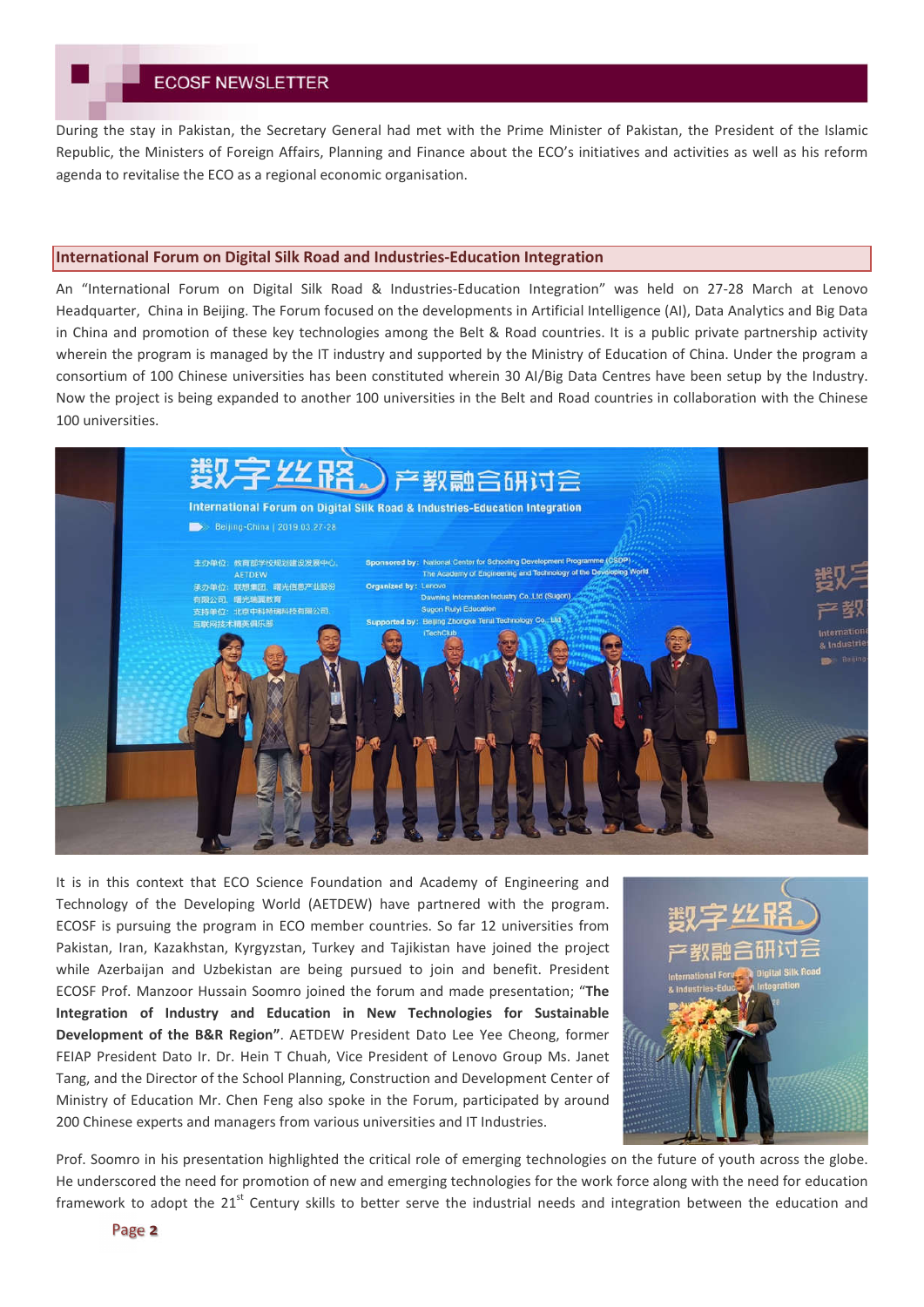industry. Emphasizing on the essential cognitive skills, Prof. Soomro highlighted that the  $1<sup>st</sup>$  revolution had a little impact on Cognitive Labor, and instead had rather significant impact on physical labor but as the world moved from  $1<sup>st</sup>$  to 3rd industrial revolution, there has been an increasing level of impact on the human cognitive labor. Whereas, the 4<sup>th</sup> Industrial Revolution will have equal impact on labor and as well as cognitive abilities of human species. Prof. Soomro also shared the progress of "Double Hundred University Cooperation Program DHUCP" undertaken by the Foundation.



# **Action Plan for Capacity Building of Science Instructors and Teachers discussed by the President ECOSF with BRISECC Leadership in Beijing**

Prof. Manzoor H. Soomro, President ECOSF visited the Secretariat of Belt and Road International Science Education Coordinating Committee (BRISECC) on 26 March 2019 in Beijing, China. He was warmly welcomed by the Deputy Director General of Children and Youth Science Center (CYSC) of China Association for Science and Technology (CAST) Mr. Zhang Zhenwei, the Deputy Secretary General of BRISECC Ms. Zhu He, and staff of the secretariat. and a meeting was held to discuss the action plan of BRISECC. It is pertinent to mention that Prof. Manzoor is a founding Vice President of BRISECC.

Various aspects of BRISECC were discussed

and agreed upon for implementation of the plans of the Coordinating Committee. Mr. Zhang highly appreciated the contribution of ECOSF for establishing BRISECC and chalking out a comprehensive plan for training of science instructors and teachers in the Belt & Road countries.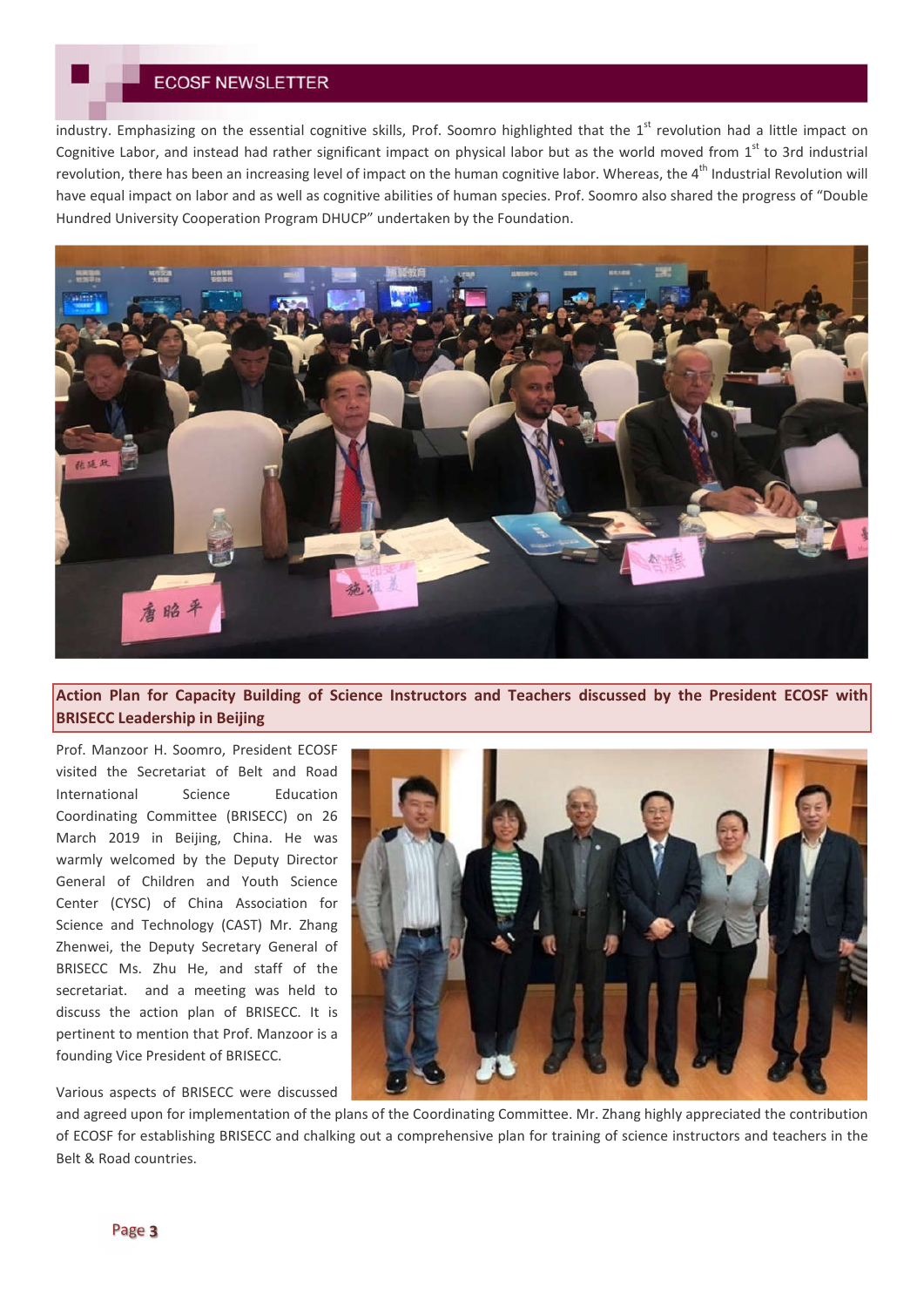## **International conference of Microbes for sustainable Agriculture held in Lahore - Pakistan**

International conference on Microbes for Sustainable Agriculture organized by School of Life Sciences of FC College University (FCCU) was held on 25-28 March 2019 at FCCU, Lahore, Pakistan. Prof. Dr. James Tebbe the Rector of FCC and Dr. Kauser Malik, Dean of Post Graduate Studies welcomed the participants from across Pakistan and highlighted the importance of Sustainable Agriculture in Pakistan. Dr. Samina Mahnaz the Chairperson of Biological Sciences Deptt. as Secretary of the conference, introduced the conference. This international event attracted large number of local parcticipant and as well as international experts from six countries. Prof. M. Aslam Baig the Secretary General of Pakistan Academy of Sciences, Dr. Hesse from the Alexander Von Humboldt Foundation of Germany, Prof. Dr. Manzoor H. Soomro, President ECOSF and Prof. Raza Bhatti Member HEC were the guests of honor and spoke in the inaugural session.



FCCU Rector Dr. James Tebbe, who recently was awarded with Sitara-e-Imtiaz, applauded the efforts of organizing committee for making participation possible from different countries saying science should be beyond borders and inter-culture and interfaith linkages should be developed through such conferences. During this event, separate poster sessions were also hosted for to encourage junior researchers in the field of sustainable agriculture.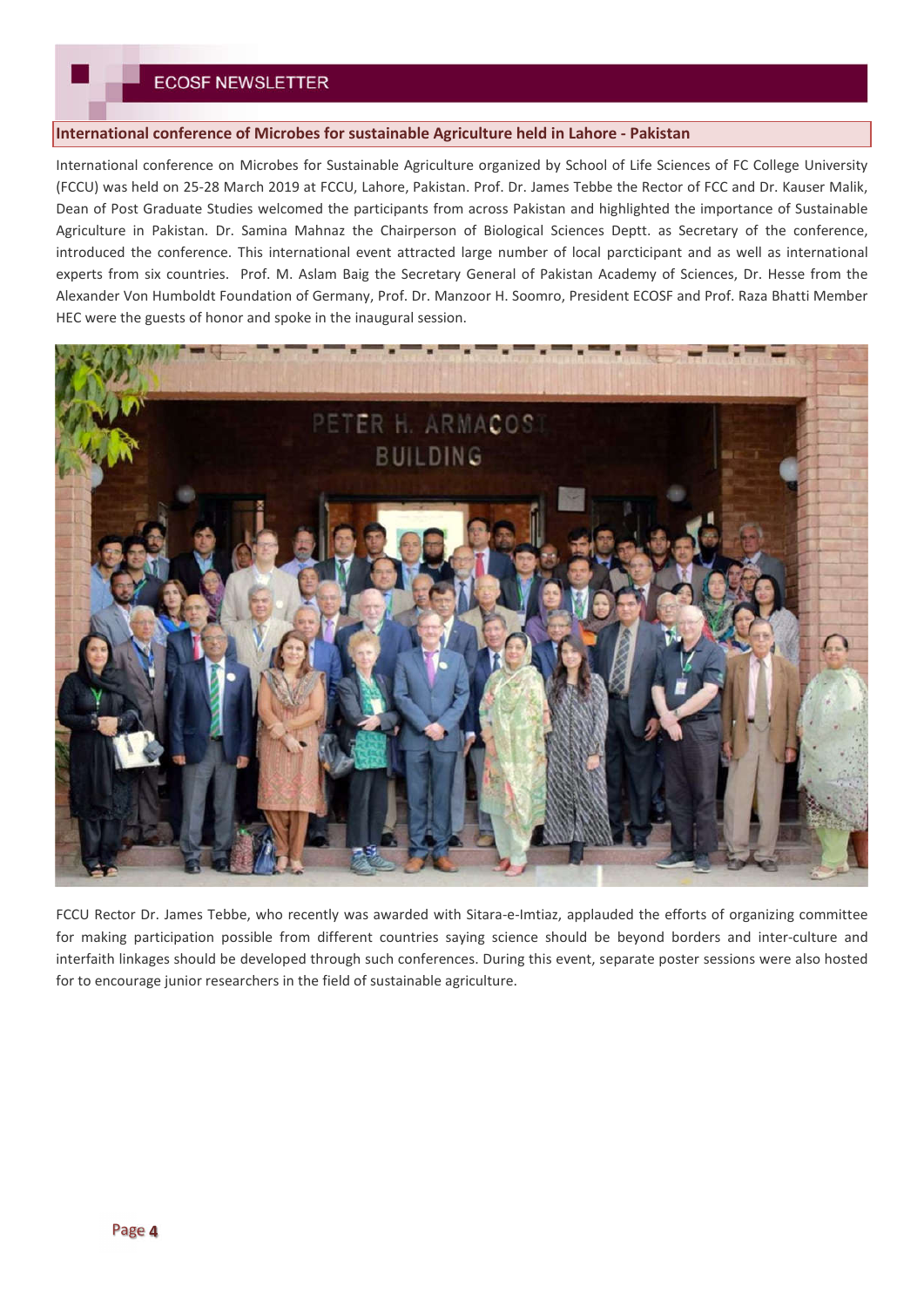

Prof. Soomro while speaking in the inaugural ceremony, congratulated the Department of Biological Sciences and its leadership viz., Prof. Dr. Kauser A. Malik and Dr. Samina Mehnaz for organizing yet another international conference. He said that the theme of the conference was close to his heart as he had worked on the wonders of microbial world . Prof. Soomro further said that the different aspects of microorganisms and their function in the ecosystem including their role as bio pesticides and bio fertilizers need to be explored. He suggested that the soil nematodes should also be made part of research that the group at FCC plans to do in future. Finally he proposed FCC to be a stakeholder/observer of the Intergovernmental Platform on Biodiversity and Ecosystem Services (IPBES) for a long-term connectivity with the scientific community around the globe and benefit from the work of IPBES.

## **President ECOSF speakes at Pak-Turk Maarif School G-10 Islamabad Graduation Ceremony**

The 2018-19 Graduation Ceremony of Pak-Turk Maarif School, G-10/3 Islamabad was held on March 2, 2019 at Chak Shehzad Islamabad campus of the school system. President ECOSF Prof. Manzoor H. Soomro and a known Pakistani poet and writer Prof. Masood Jaffery were the guests of honour on the occasion.



The event is held annually to award the medals and certificates to the grade-5 graduating students for the successful completion of their courses . The Principal of the School Ms. Shazia Farooq welcomed all the distinguished guests, parents and students. She admired the dedication of the faculty and of the school specially the cooperation of the parents of the students for the completion of the annual academic activities. . Afterwards, Mr. Selahattin, the Country Director of the Pak Turk Maarif Schools in Pakistan addressed the audience.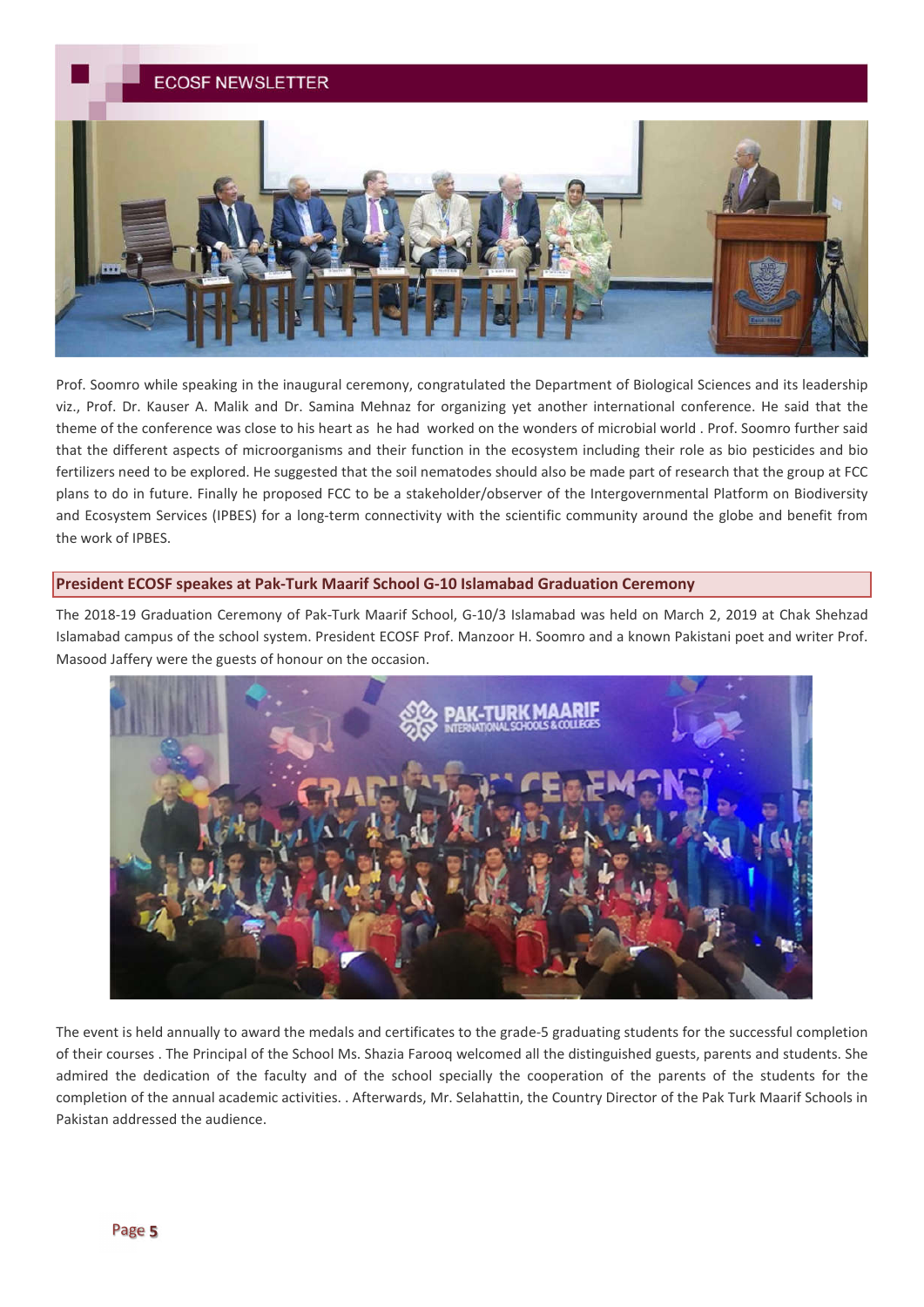Then the talented students of different classes of the school attired in colourful clothing, presented tableaus, dances and performances based on history, culture, environment and climate change etc. with great confidence. Every act contained some positive message.

President EOCSF Prof. Manzoor H. Soomro in his remarks congratulated the management and teachers of Pak-Turk Maarif School G-10/3 (Junior Campus) for organizing yet another beautiful annual event. He also congratulated all the graduating students. He further said that he had association of over 20 years with the schools as he had been visiting the science projects of children. Prof. Soomro further mentioned that with Maarif Foundation and his friend and Prof. Birol Akgun as its President, patronizing the school now, he expected and hoped that the schools would touch new heights in quality of education and innovation. It is pertinent to mention that Prof. Manzoor Soomro has been patronizing and encouraging the science education including science projects by the pupils of the school system.

Prof. Maqsood Jaffri, the guest of honour, also shared his remarks and appreciated hard work of management and faculty and students. Finally the graduating students of grade-5 were awarded the certificates and prizes by the main guests. Teachers and staff of the



### **Innovations in China: Capacity for Technology Transfer to Kazakhstan**

### **Courtesy of Eurasian Research Institute (ERI) Kazakhstan**

China as an emerging superpower intensifies its Research & Development (R&D) capabilities day by day. The country's progress in innovations has become possible through the efficient implementation of the Reforms and Opening Up policy over the last 40 years. The Chinese government attaches great importance to the Science & Engineering (S&E) development policy. R&D is really vital for Beijing: the recent economic slowdown of China has shown that the current economic model does not adequately respond to global market and competitiveness demands. Encouraging innovation appears to be the only way to reestablish growth and return to the path of sustainable development. Therefore, innovative development as part of a new stage of modernization is one of the challenges faced by the Chinese economy.

At the meeting with the country's best scientists and researchers at the National Congress of the China Association for Science and Technology (S&T) in 2016, Chinese President Xi Jinping said that China should become one of the most innovative countries by 2020 and the leading innovator by 2030. The purpose is to make China a major power in S&T by 2050. The Chinese government gradually launches scientific development programs, such as the National Medium and Long Term Plan (2006) and Made in China 2025 (2015). R&D aims and scope are also widely addressed in the 13th Five-Year Plan for 2016-2020 and in the documents of the 2017 Two Sessions (the two meetings of the National People's Congress and the Chinese People's Political Consultative Conference). Moreover, the successful implementation of R&D is critical for the viability of the Great Rejuvenation of the Chinese Nation concept introduced by President Xi in 2013. The state support measures aim to enhance such areas as green energy, data analytics, the Arctic Science Observatory, national cyber security, interplanetary space exploration, genetic research, quantum communications, and artificial intelligence.

Year 2019 marks the 70th anniversary of the People's Republic of China, and this date is a significant occasion to showcase Chinese achievements in innovations. For instance, China achieved much progress in the development of digital economy. According to McKinsey, China is a leading nation in e-commerce and digital payments (more than 70% coverage of the population), and home to one-third of the world's most effective start-ups valued at over \$1 billion. Baidu, Alibaba, and Tencent, or BAT as they are informally known, are giant global access Internet companies generating a multifaceted, multi-industry digital environment that penetrates every aspect of lives of Chinese consumers. China's innovations are not limited to e-commerce and public services, as the most internationally competitive and recognized elements of Chinese innovations are supercomputers and the country's space program.

Read more: https://eurasian-research.org/web/publications/Weekly-e-bulletin-28-012019-03-02-2019-No-196.pdf?1553008293

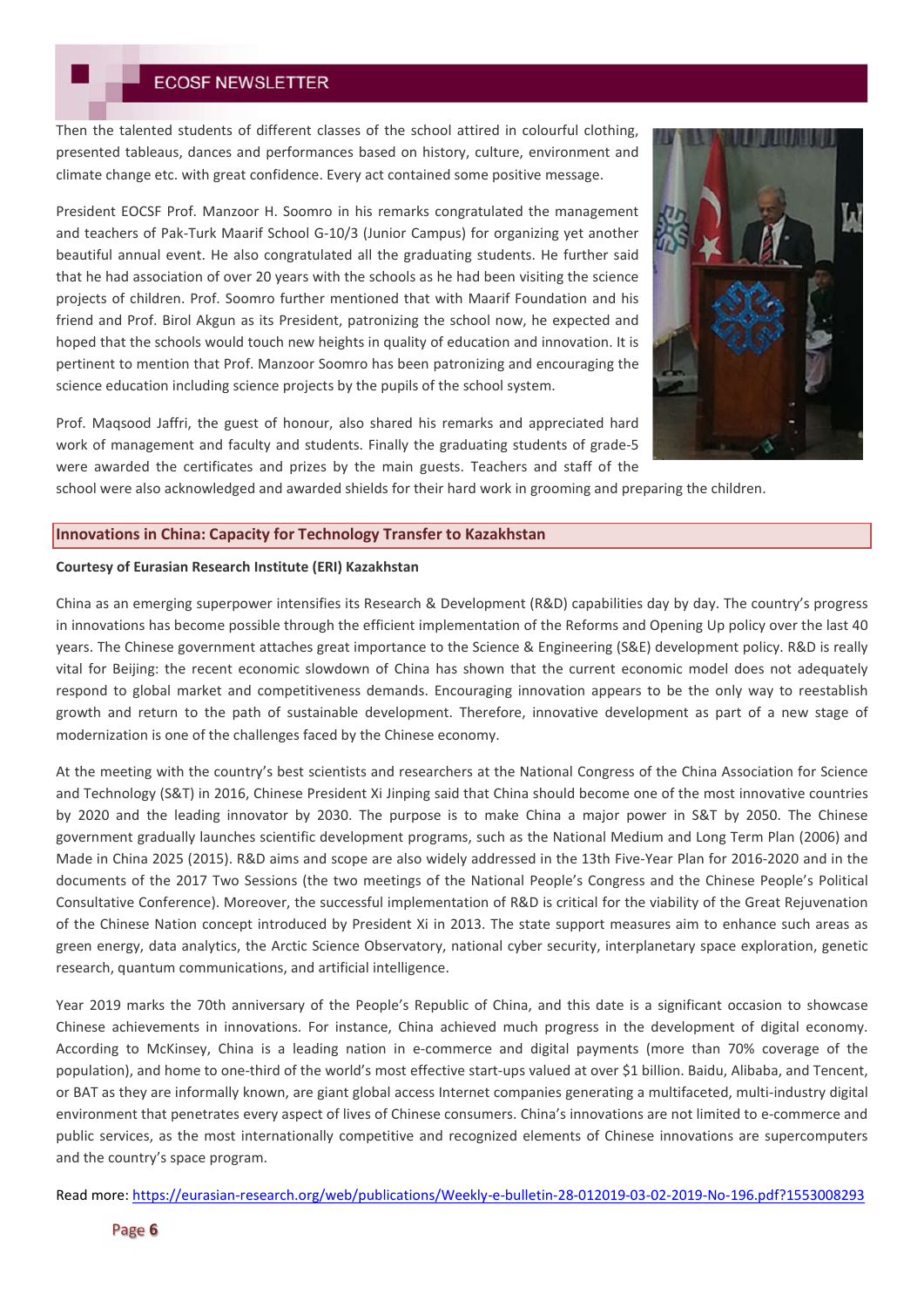## **ECOSF contributes to the Charter for Science: Opportunities for Women and Girls in Pakistan**

UNESCO, UN Women, Pakistan Alliance for Maths and Science and ECOSF collaborated to organise a two-day dialogue to celebrate the International Day for Women and Girls in Science on Feb 11-12, 2019 at the Lahore College of Women University. The purpose of this dialogue was to engage with representatives from various audience groups to generate on a meaningful discussion on the *Role of Women in Science and Technology*. As a result of this discussion, a charter for science was developed and which was signed by a number of major stakeholders envisioned to boost the opportunities for women and girls in Pakistan. The snapshot of the charter is shared below.

### **CHARTER FOR SCIENCE:** OPPORTUNITIES FOR WOMEN AND GIRLS IN PAKISTAN

On the International Day for Women and Girls in Science 2019, UNESCO, UNWomen, Pak Alliance for Maths and Science, and ambassadors and champions of the cause, put forth<br>the following expectations from Pakistan's federal and provincial governments, corpothe following expectations from Pakistan's federal and provincial governments, corportively and the media. The expectations are based on input from scientists, science communicators, organisations promoting the cause of sc

### **Federal Government**

- **ederal Government**<br>Announce a Women in Science Ambassador Program and recognize contributions of<br>Pakistani women every year. This program should be nested within the Prime Minis-<br>ter's Youth Program to establish ownership
- $\ddot{\text{n}}$ . Establish a Gender Unit in the Pakistan Science Foundation to organize specific interventions and activities to actively promote girls' involvement in the fields of science,
- technology, engineering and management:<br>i. Create an enabling environment for women scientists to pursue entrepreneurial<br>options in the fields of technology and innovation by establishing a dedicated unit at iii Co the Board of Investment;<br>iv. Commence a 'Pakistani Women in Science' stamp series by the Pakistan Postal Corpo-
- iv. Commence a Pakistani Women in Science' stamp series by the Pakistan Postal Corporation to celebrate the International Day for Women and Girls in Science every year,<br>Provide preferential registration and taxation treatm
- 
- viii.Establish 'Women in STEM' annual research awards to be managed by the Higher **Education Commission:**
- ix. Initiate 'Women in Science' media award for print, digital and electronic media stories to encourage coverage and mainstreaming of this important narrative; and<br>x. Ensure 50% inclusion of women in science in all taskforces and committees estab-
- lished for furthering the agenda of the govern

#### **Provincial Governments**

- Announce an annual Science Achievement Award for girls representing all districts and showing exemplary academic performance in the matriculation are dintern
- ii. Provide additional middle and high-school stipend amount to girls opting for the
- succeeding at least<br>iii. Celebrate the contribution of women in science by posthumously naming at least<br>one main road in the five most populous cities of the province after them; and

## **CHARTER FOR SCIENCE:** OPPORTUNITIES FOR WOMEN AND GIRLS IN PAKISTAN

iv. Provide space for a Science Corner to women-led science organisations in all public libraries managed by the provincial and district governme

#### Corporate sector

- inounce and execute Women In Science Employer Awards to promote hiring and
- development of young Pakistani women in science<br>
ii. As a part of the Corporate Social Responsibility function, organisations should<br>
allocate resources for promotion of girls in science<br>
iii. Patronage of national Women &
- participation in international exents

#### Community-based and Non-profit organisations

- ograms, privilege girls' science education In the de n and delivery of education pr
- Regularly engage women scientists (natural, physical and social sciences) as Program<br>Ambassadors and Advisors

#### **Media**

Dedicate programming and column-inch space for science, particularly highlighting the challenges in, and promotion of girls and women in scie

The below-mentioned organisations and individuals are signatories of this Charter. In The option to the audience-specific asks, the government(s), the private and the development sectors, and the management of media houses should ensure that the workplace environment is conductive to working women, and all systems are in place to promote gender equality.

|                                            | <b>Winnersteil</b> |             | <b>BAD</b>                                              |                 | <b>MOrbidge</b> | WOMEN ET                       |  |
|--------------------------------------------|--------------------|-------------|---------------------------------------------------------|-----------------|-----------------|--------------------------------|--|
| WERO                                       |                    | <b>TEGH</b> |                                                         |                 | $\mathcal{C}$   | CO FETTA                       |  |
|                                            |                    | ω           | 醋                                                       | Θ               | ₫<br>$\sim$     | UCOROSS                        |  |
| 9                                          |                    | ÷           | e                                                       | <b>RODOWICS</b> | $rac{1}{2}$     | da                             |  |
| Dr Soufia Siddigi<br>Dr Fauzia Idrees Abro |                    |             | Dr Manzoor Hussain Soomro<br>Senator Ayesha Raza Faroog |                 |                 | Rukhsana Shah<br>Nadia Bukhari |  |

# **The Chief Executive Officer of Pak Alliance for Maths and Science (PAMS) called upon the President ECOSF to discuss the activities for 2019 and beyond**

The Chief Executive Officer of Pak Alliance for Maths and Science (PAMS) Mr. Salman Naveed Khan called upon the President ECOSF Prof. Manzoor H. Soomro at his office on March 18, 2019. Mr. Khan briefed the President ECOSF about ongoing activities of PAMS for promotion of Maths and Science in the schools across Pakistan.

Prof. Soomro appreciated the efforts of PAMS and said that the strong base of Science, Technology and Innovation (STI) is the symbol of prosperity and development. China, Korea and Malaysia are the real example of STI who have become the Asian tigers. Thus, ECO region including Pakistan needs to work on STI on priority basis so that the fruits of long lasting